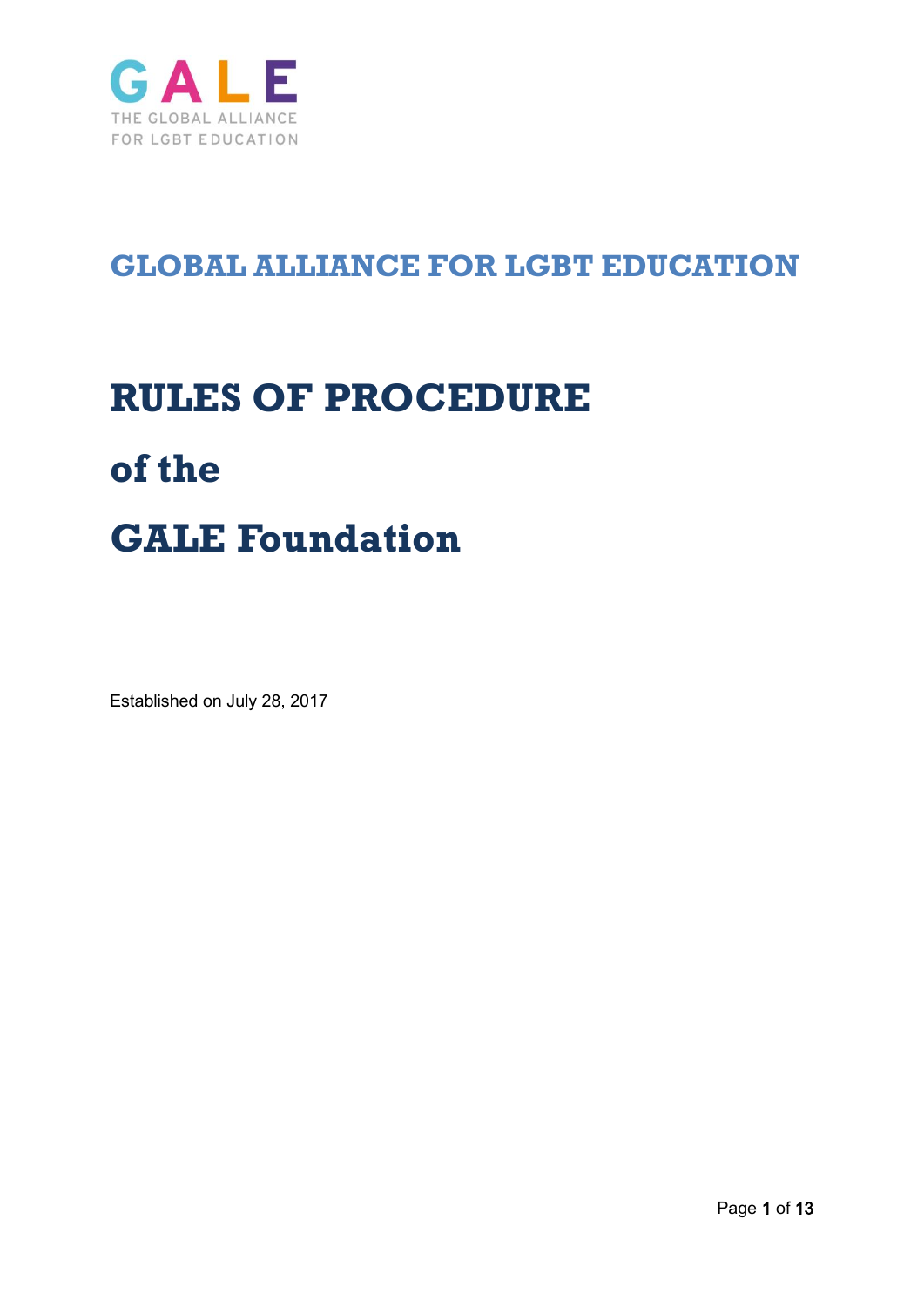

# **Content**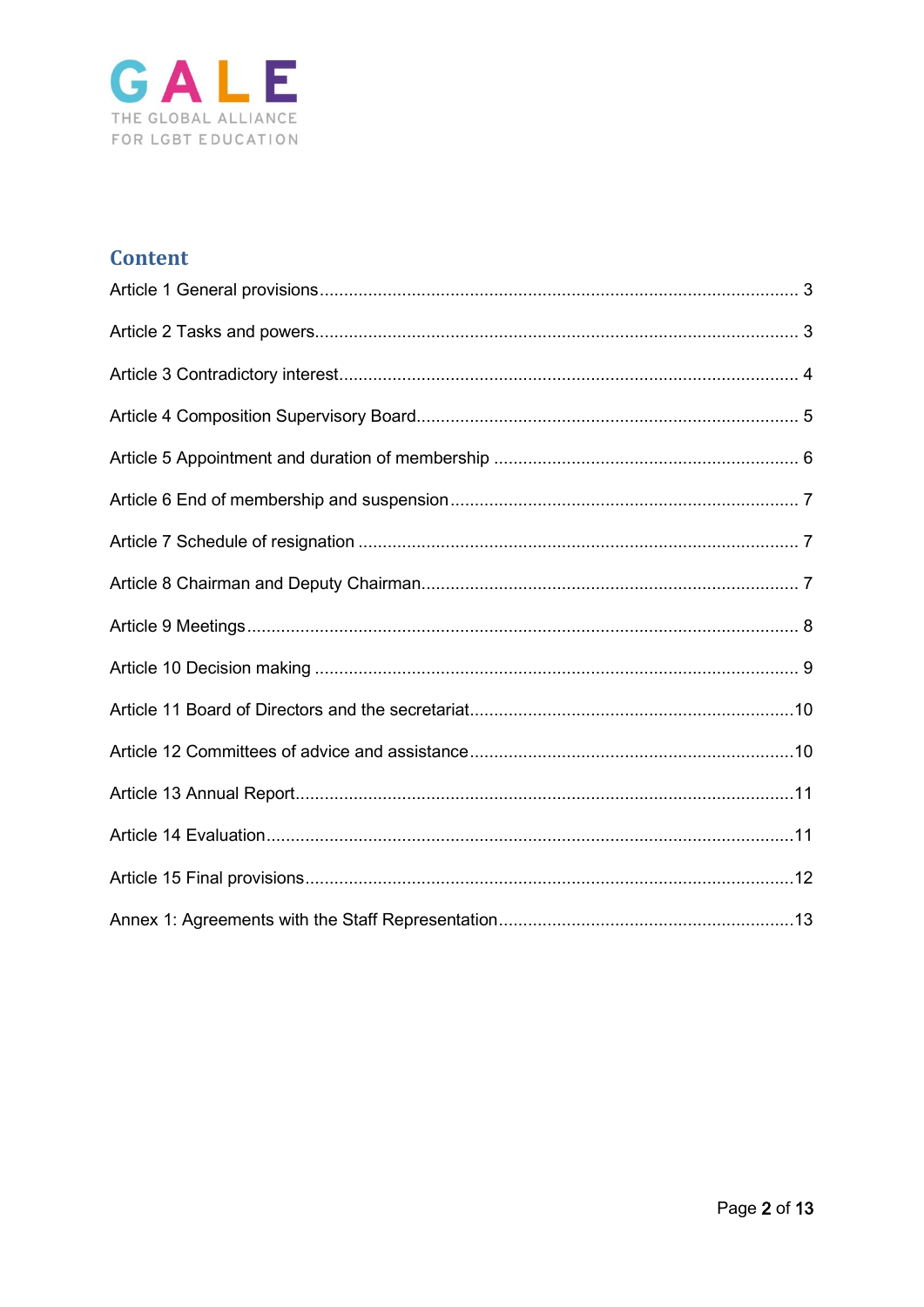

# <span id="page-2-0"></span>**Article 1 General provisions**

1. This document establishes the Rules of Procedure of the Supervisory Board of Stichting Global Alliance for LGBT Education (GALE), summarized in English as "the GALE Foundation" (hereinafter referred to as the Foundation). The Foundation is legally registered with number 27303077 at the Chamber of Commerce of Amsterdam, The Netherlands in 2007. The VAT number is NL8182.19.336.B01. As a foundation the Foundation is legally bound to be non-profit, which is explicitly stated in the Foundation Statutes. In addition, the Foundation got granted formal tax exempt status (donations can be subtracted from the donors tax payment) by the Dutch tax office.

2. The Supervisory Board referred to in this Rules is the supreme decision making body of the Foundation.

# <span id="page-2-1"></span>**Article 2 Tasks and powers**

1. Without prejudice to the provisions of the articles of association of the Foundation, the Supervisory Board shall also be responsible for ensuring the continuity of the Foundation, and to monitor in full the policy of the Board of Directors and the general course of action of the Foundation, in which the Supervisory Board takes into account all relevant interests of stakeholders. The Supervisory Board is in charge of the Board of Directors<sup>1</sup>.

2. Supervision by the Supervisory Board of Directors of the Board of Directors shall include:

- a. The realization of the Foundation's objective;
- b. The realization of the horizontal dialogue with relevant stakeholders;
- c. The strategy and risks associated with institutional activities, including the comonitoring of the risks of participation in tenders;
- d. The design and operation of internal risk management and control systems;
- e. The quality policy;

-

<sup>&</sup>lt;sup>1</sup> In practice, the Board of Directors consists of one Director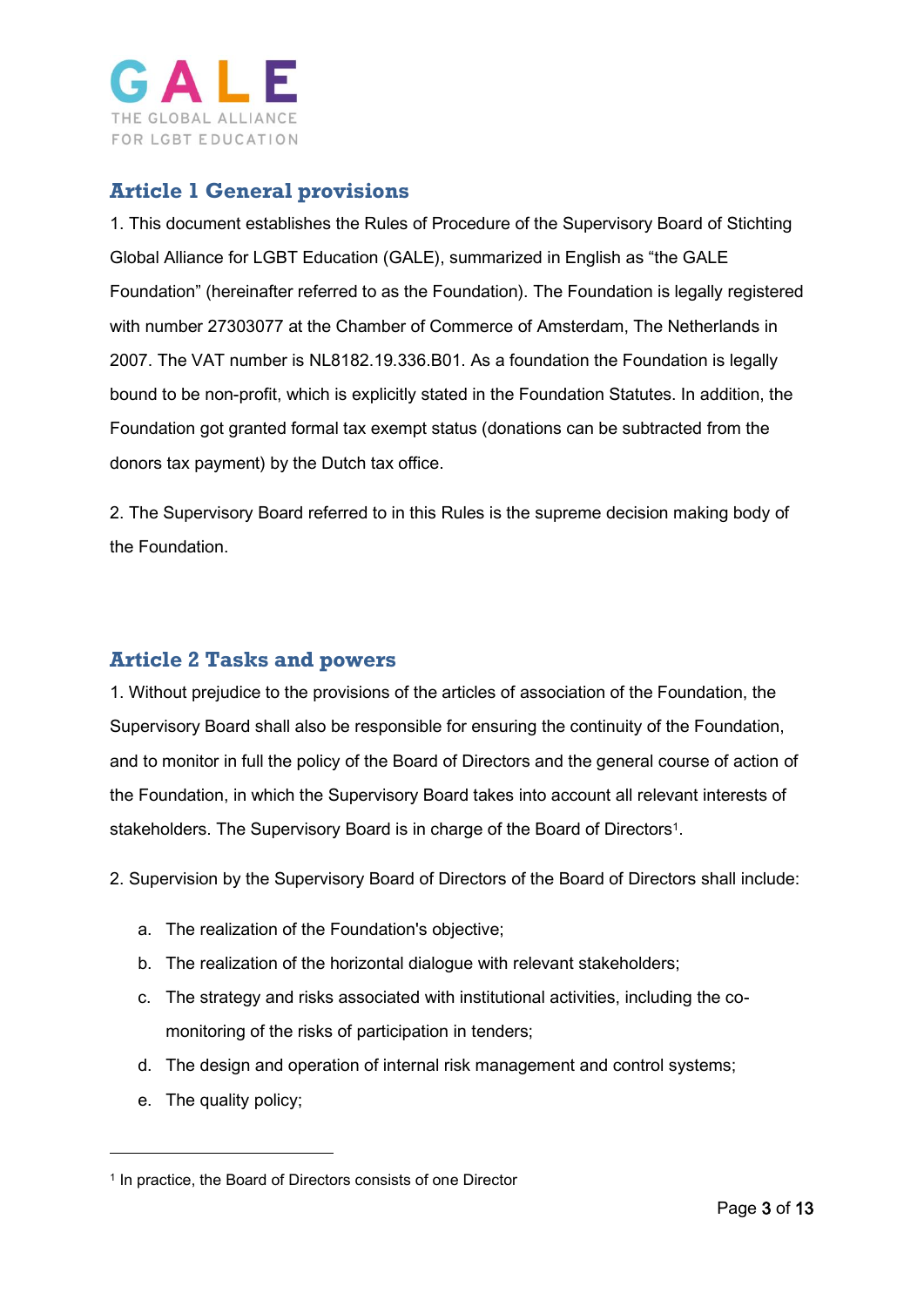

- f. The financial reporting process;
- g. Compliance with laws and regulations, including the rules regarding the funding.

3. The Supervisory Board shall retain the following powers which cannot be transferred to the Board of Directors:

- a. Amending the articles of association and dissolution of the foundation;
- b. Appoint, suspend and dismiss members of the Board of Directors;
- c. The determination of the terms of employment of the members of the board of directors;
- d. Periodically assessing the functioning of the members of the Board of Directors;
- e. The appointment of the accountant of the foundation and the approval of the annual accounts.

#### <span id="page-3-0"></span>**Article 3 Contradictory interest**

1. Decisions to enter into transactions involving contradictory interests of members of the Supervisory Board which are of material significance to the Foundation and / or to the relevant members of the Supervisory Board require the approval of the Supervisory Board. The member who has a contradictory interest in a decision of the Supervisory Board regarding a transaction does not take part in discussion and decision making.

2. A member of the Supervisory Board shall report to the Chair of the Supervisory Board the (potentially) conflicting interest which is of material significance to the Foundation and / or the relevant Supervisory Board immediately and shall provide all relevant Information, including the relevant information about the members spouse, registered partner or other life mate, foster child and related family to the second grade. If the chairman of the Supervisory Board provides such a conflict of interest, he shall inform the Deputy Chair.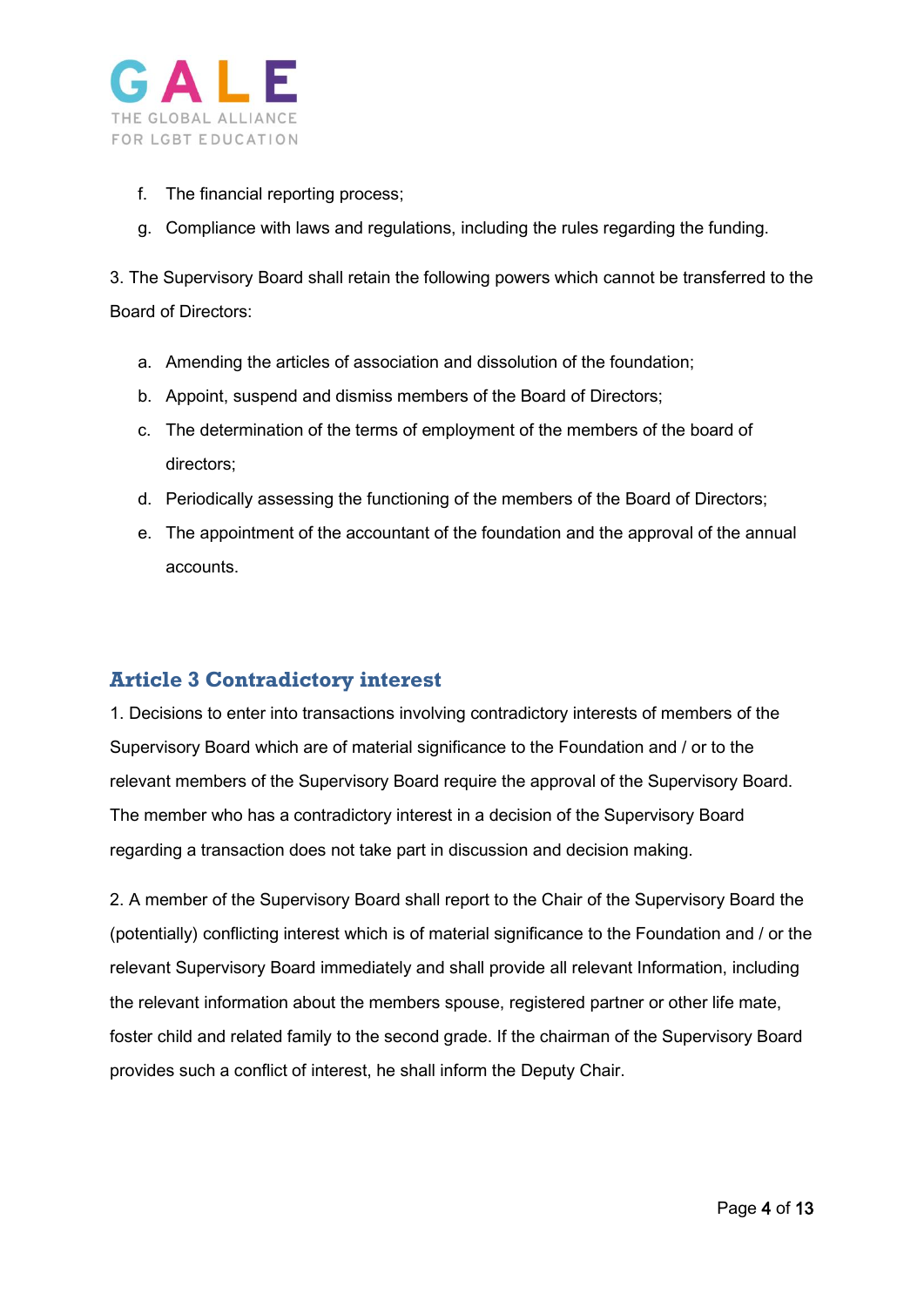

3. The Supervisory Board assesses whether there is a conflict of interest. The member of the Supervisory Board that has a (potentially) conflicting interest does not take part in this deliberation.

4. A Supervisory Board member who temporarily takes the place of the Board of Directors in the event of absence of members of the Board of Directors shall be appointed by the Supervisory Board to assume this administrative task.

# <span id="page-4-0"></span>**Article 4 Composition Supervisory Board**

1. Each Supervisory Board shall consist of at least three and no more than seven members, including the Chair and the Deputy Chair.

2. The members of the Supervisory Board should have a broad social overview, relevant social contacts and relevant administrative experience. The aim is to achieve a balanced distribution of backgrounds, experiences and qualities.

3. The Supervisory Board shall establish a general profile which forms the basis for the composition of the Supervisory Board. This general profile is reviewed every 4 years and is adjusted if necessary. The Profile Supervisory Board is attached to these Rules.

4. The Supervisory Board is composed in such a manner that the members can act independently and critically in relation to each other, to the Board of Directors or in relation to any other special interests.

5. Members of the Supervisory Board cannot be:

- a. persons employed by the Foundation;
- b. persons employed by other foundations with an equal mission;
- c. persons other than the persons described in paragraph 6 of this article whose interests may otherwise be contrary to those of the Foundation.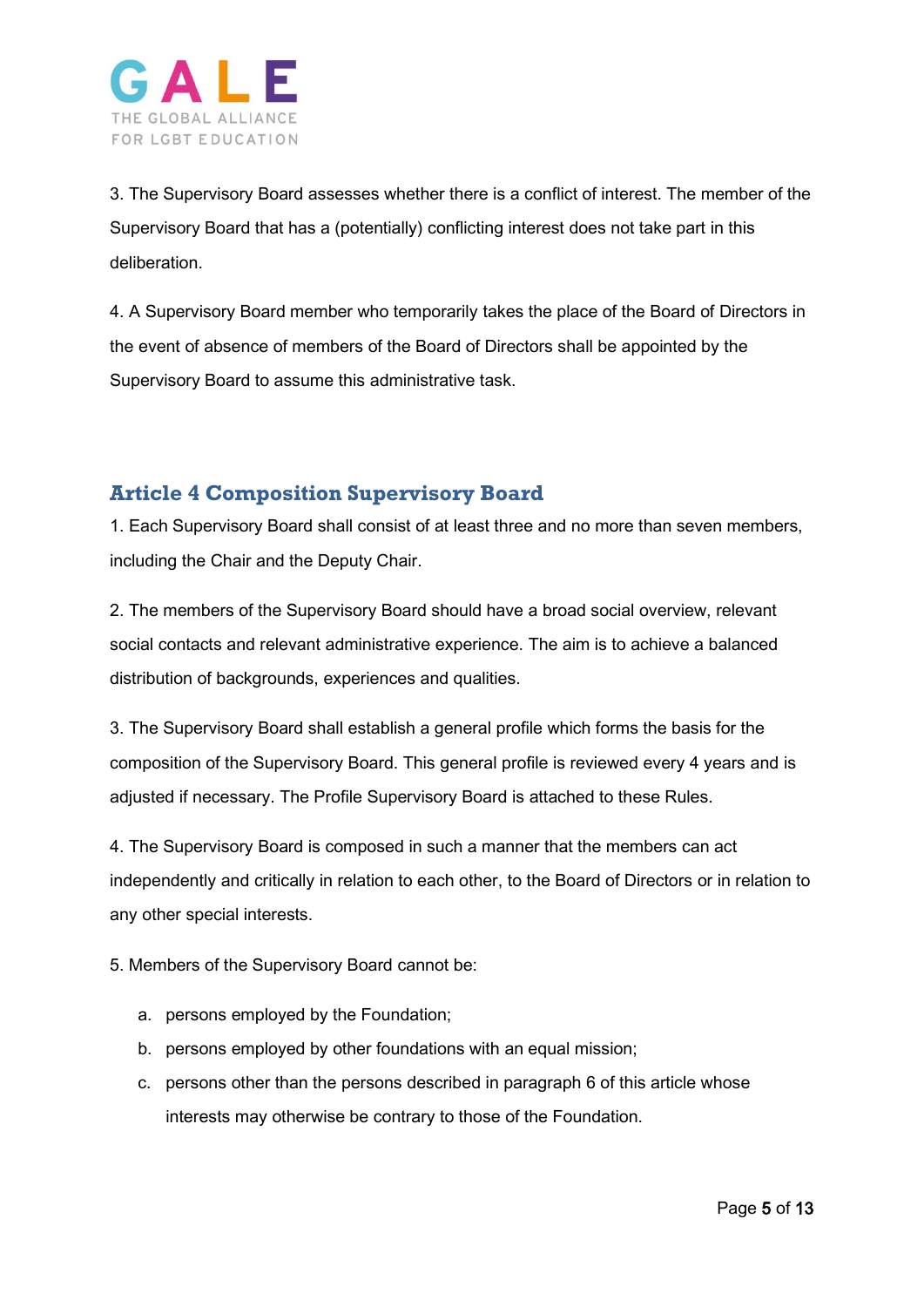

6. In addition, in relation to dependence relationships, persons eligible for membership, or their spouse, registered partner or other life mate, foster child or family related to the second degree are not eligible for membership of the Supervisory Board:

- a. if they have been a member of the Board of Directors during the five years preceding the nomination;
- b. if they receive a personal financial compensation from the Foundation other than the remuneration received for the activities of the Supervisory Board and insofar as it does not fit into the normal exercise of business;
- c. if they, in the year prior to the nomination, had an important business relationship with the foundation. This includes the case in which the member of the Supervisory Board, or an office of which he is a shareholder, partner, employee or advisor, has acted as adviser to the Foundation (consultant, external accountant, notary and lawyer) and the case in which the Supervisory Board member is a director or employee of a company or institution with which the Foundation maintains a lasting and significant relationship;
- d. if they are a Board or Supervisory Board member of a company or a large legal entity in which a member of the Board of Directors is a member of the Supervisory Board or a Council of Commissaries/Advisors;
- e. if they are employed by one of the Foundation's financial donors.

#### <span id="page-5-0"></span>**Article 5 Appointment and duration of membership**

1. When a vacancy is established in the Supervisory Board, the Supervisory Board shall always set up a profile to fulfill the vacancy. This profile is based on the overall profile of the Supervisory Board ex Article 4 paragraph 3 of these Rules. When determining the vacancy profile, account shall be taken of the correlation with the general profile and the profiles of the other members of the Supervisory Board.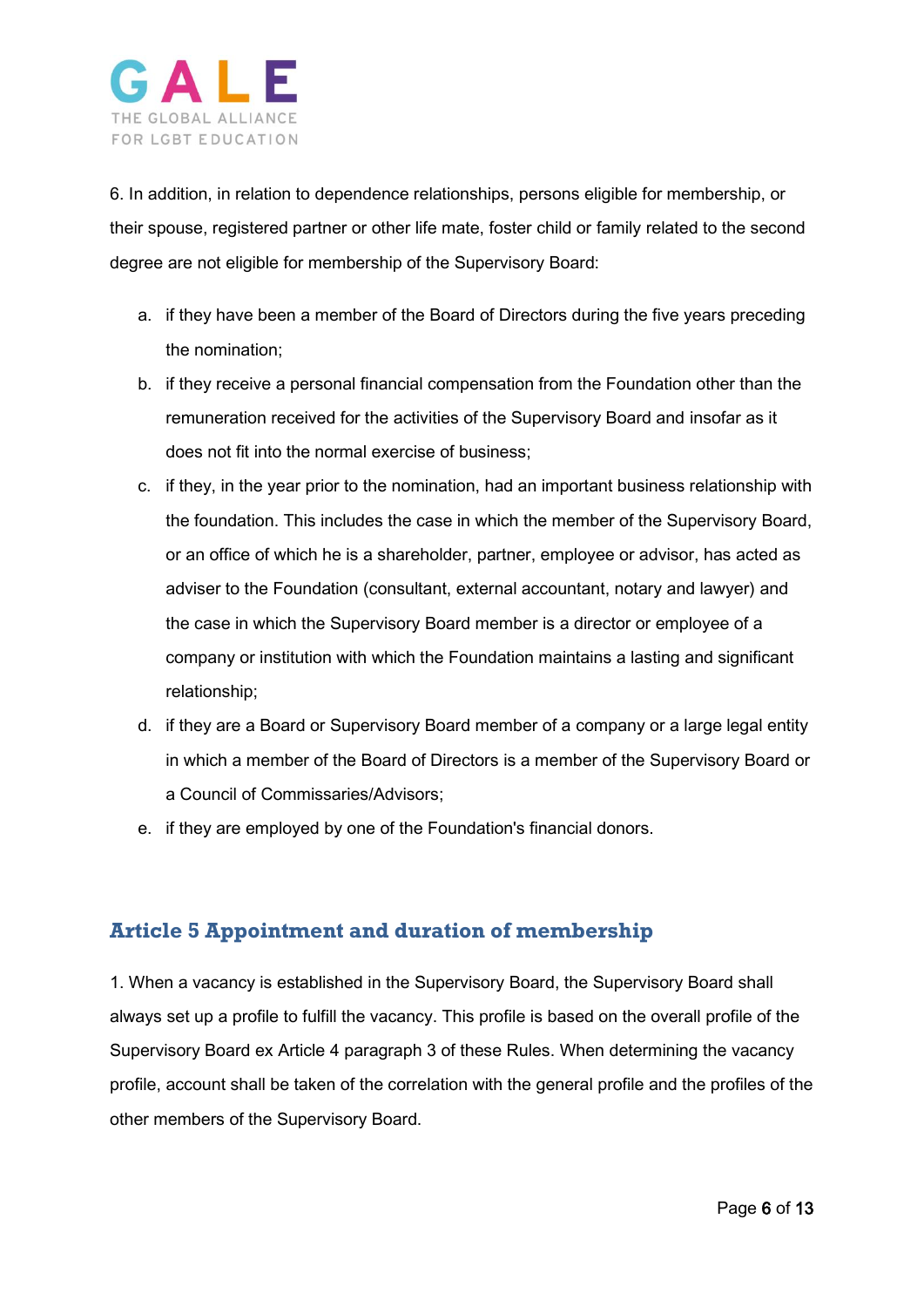

2. Before appointing a member of the Supervisory Board, the Staff Representation will be heard.

3. The Chair and members of the Supervisory Board shall be appointed for a period of three years. Retiring members are (twice) re-appointable. Prior to re-appointment, the functioning of the member concerned is discussed. In addition, the re-appointment shall be reviewed by the profile drawn up for the vacancy ex Article 4 paragraph 1 of these Rules.

# <span id="page-6-0"></span>**Article 6 End of membership and suspension**

This article is identical to Article 9 of the Statute of the GALE Foundation.

#### <span id="page-6-1"></span>**Article 7 Schedule of resignation**

In the first meeting after the (re) appointment of one or more new Supervisory Board members, the Supervisory Board shall establish a reviewed nominal timetable for resignation. The progressive nomination timetable of resignation is attached to these Rules.

# <span id="page-6-2"></span>**Article 8 Chairman and Deputy Chairman**

1. The Supervisory Board shall appoint a Chair from among its members in accordance with the provisions of Article 2.

2. The Supervisory Board shall appoint a Deputy Chair from among its members who shall replace the Chair when the Chair is absent.

3. The Chair of the Supervisory Board shall have the following duties and powers:

a. To determine, after consultation with the Chair of the Board of Directors, the annual schedule for the meetings of the Supervisory Board and the agenda and accompanying documents for those meetings, in compliance with Article 9.1 and 9.2;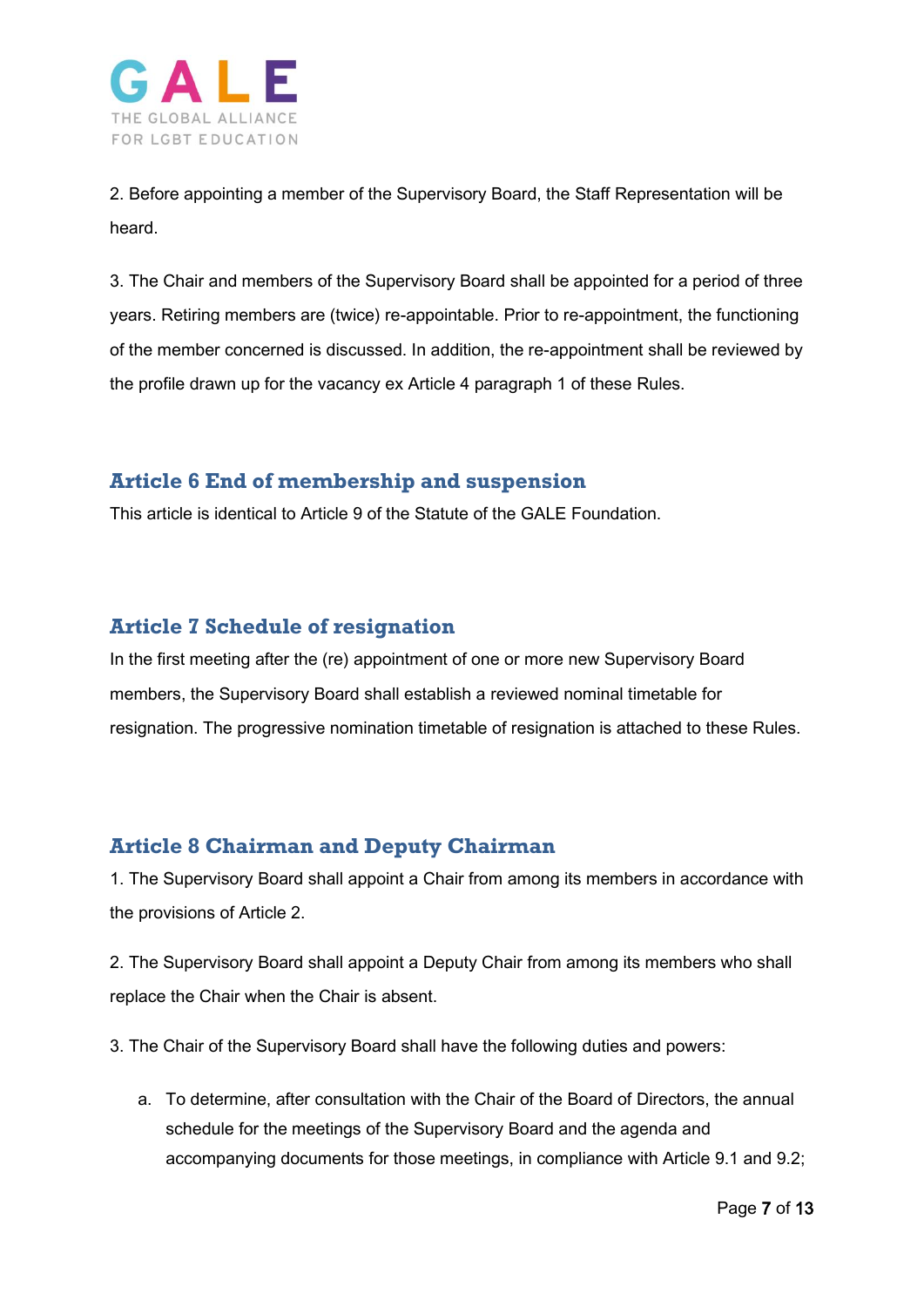

- b. Decide, where appropriate, on limited dissemination of the documents of the Supervisory Board meetings;
- c. (Delegation of) Chairing of meetings of the Supervisory Board;
- d. To ensure that the Board of Directors provides the members of the Supervisory Board with timely information that is necessary for the proper exercise of their task;
- e. Impose confidentiality obligations on the attendants at a meeting of the Supervisory Board, where appropriate, in accordance with Article 9.7;
- f. Inn case of conflict, making a decision regarding the content of a decision taken, or the result of voting;
- g. To ensure that the Supervisory Board communication with the Board of Directors is carried out in an orderly way;
- h. To ensure that the Supervisory Board meets with the Staff Representation on the manner in which the Supervisory Board communicates with the Staff Representation; These agreements are attached to this Regulation;
- i. To represent the Supervisory Board in and out of court;
- j. Conducting consultations with the members of the Board of Directors regarding their employment rights.

#### <span id="page-7-0"></span>**Article 9 Meetings**

1. The Supervisory Board meets twice a year and further as often as the Chair or the Deputy Chair considers necessary, or when at least two members file a written request for this purpose to the Chair.

2. The meeting of the Supervisory Board shall be summoned in writing at least seven working days in advance, the date of the convocation and the meeting not included. In addition to an indication of place and time, the call includes the meeting agenda and the accompanying documents.

3. The Supervisory Board meetings shall be closed to non-members, subject to the provisions of the following paragraphs of this Article.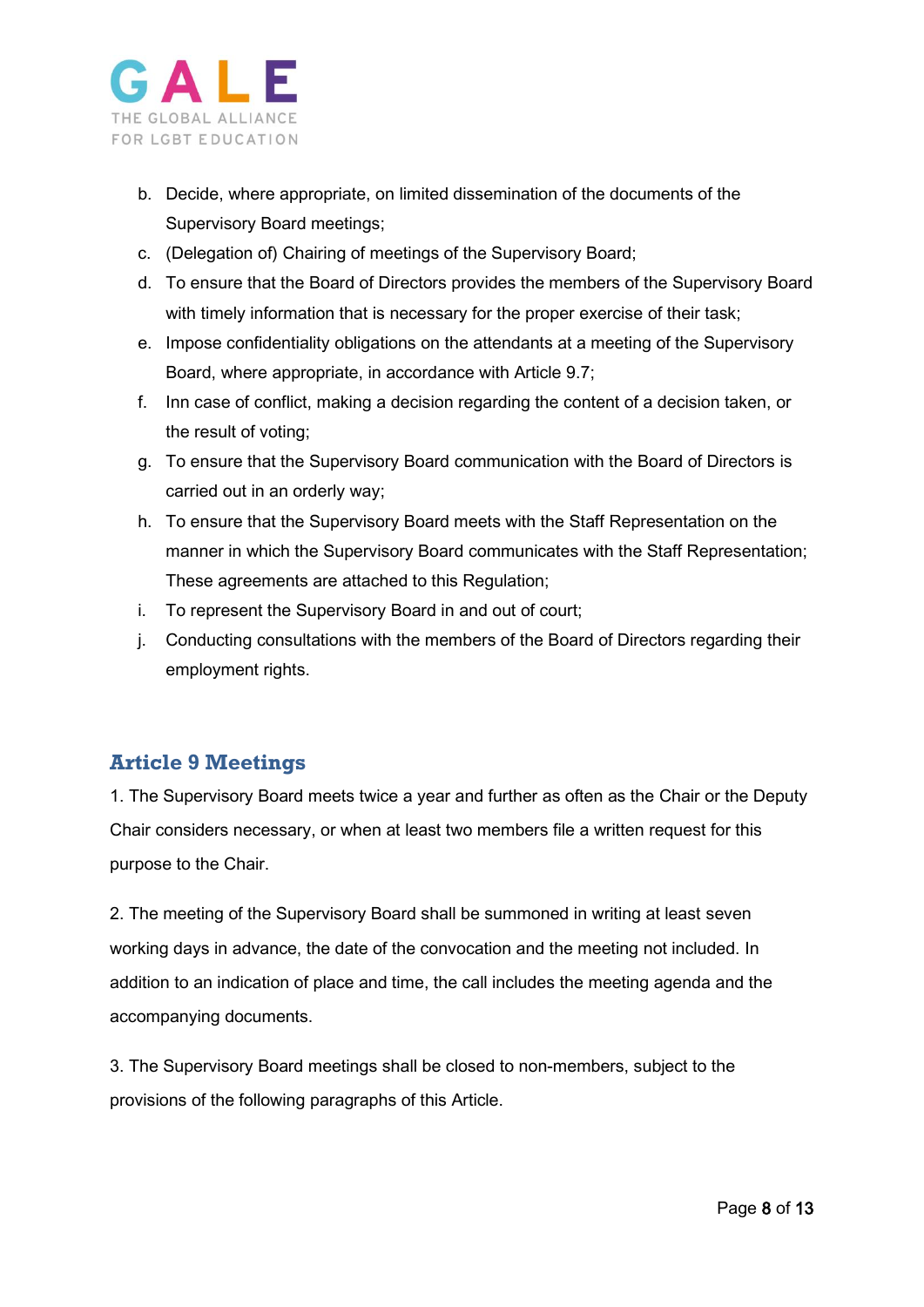

4. The members of the Board of Directors shall have access to the meetings of the Supervisory Board, unless the Chair of the Supervisory Board decides otherwise.

5. The meetings of the Supervisory Board shall be attended by the secretariat, unless the of Supervisory Board judges otherwise. In that case, the Supervisory Board shall designate an acting secretary.

6. The Supervisory Board may invite other persons to attend its meetings as adviser or listener. The Chair may impose confidentiality on the attendants of meetings.

7. The Chair may impose confidentiality on the attendants of meetings. In doing so, the chair determines which parts of the deliberation relate to secrecy, the term of confidentiality and the persons against whom confidentiality is not required.

8. The Supervisory Board may, in respect of decisions taken in a confidential meeting, set a time limit to delay publication of these decisions.

#### <span id="page-8-0"></span>**Article 10 Decision making**

- 1. In accordance with Articles 11.4 to 11.8 of the Foundation Statutes, decisions shall be taken by an absolute majority.
- 2. Blank votes are deemed not to have been cast.
- 3. Each member has one vote.
- 4. The Supervisory Board can only make a decision if a majority of the members are present.
- 5. In the event of a tie, a new meeting will be convened within two weeks. If the votes tie again, the Chair of the Supervisory Board decides.
- 6. The Supervisory Board may also, with notice to the Board of Directors, decide outside the meeting, provided that the views of the voting members of the Supervisory Board are obtained in writing and none of the Supervisory Board members oppose this procedure.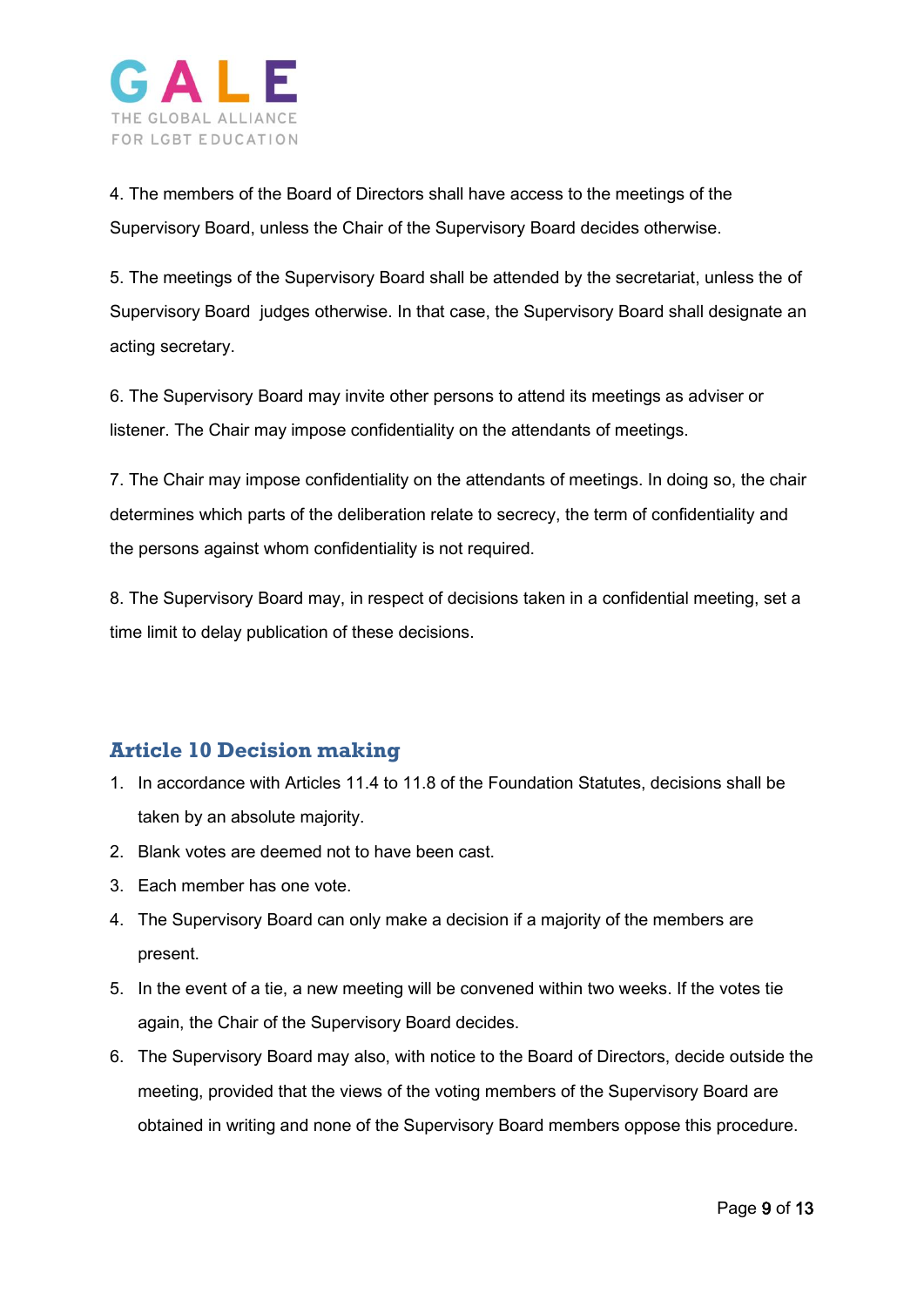

#### <span id="page-9-0"></span>**Article 11 Board of Directors and the secretariat**

1. The Board of Directors provides a secretariat for the Supervisory Board.

2. The secretariat shall ensure timely transmission of call, agenda and accompanying documents for the meetings of the Supervisory Board to the members.

3. The secretariat carries out a written summary of what has been discussed in the meeting (minutes), as well as for the preparation and maintenance of a decision list. The minutes also contain the names of the members present.

4. The Board of Directors is responsible for the publication of all documents relating to public (parts of) meetings of the Supervisory Board. Such publications shall in any case be communicated to the Staff Representation.

5. The Board of Directors shall ensure that the documents submitted to the Board of Supervisors for decision-making are provided with draft resolutions.

6. The Board of Directors shall ensure the publication and execution of the decisions taken by the Supervisory Board in compliance with Article 9.8.

#### <span id="page-9-1"></span>**Article 12 Committees of advice and assistance**

1. The Supervisory Board may decide to put forward certain matters for advice, or for resolution on behalf of the Supervisory Board, to a temporary committee to be appointed for this purpose, from its own budget or another budget.

2. The composition, duties and procedures of the committees referred to in paragraph 1 shall be determined by the Supervisory Board. The committees are accountable to the Supervisory Boards regarding their procedures.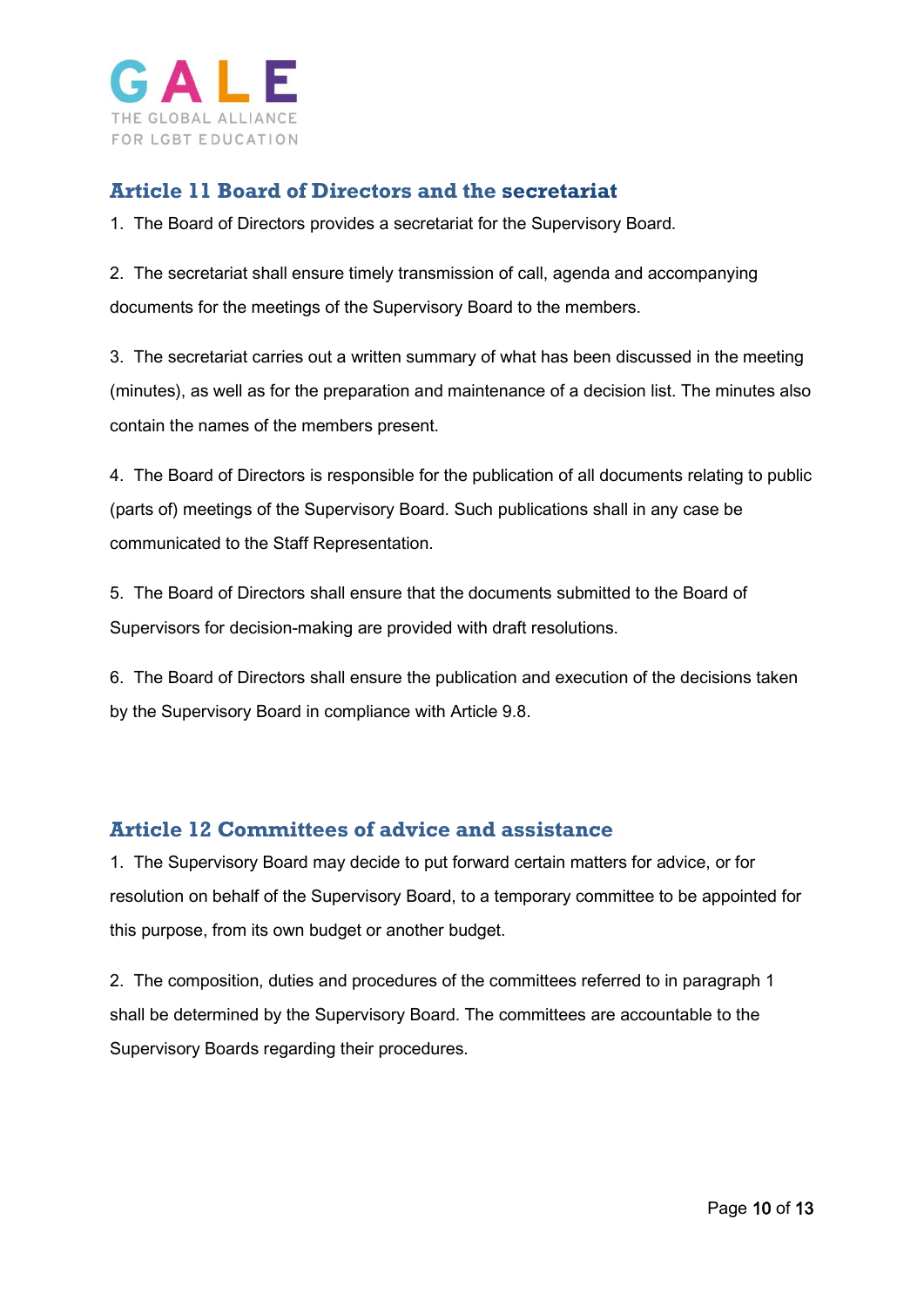

### <span id="page-10-0"></span>**Article 13 Annual Report**

1. The Board of Directors is responsible for ensuring that the annual report of the Foundation is published annually over the previous financial year.

2. The annual report of the Foundation is prepared by the Board of Directors and submitted to the Supervisory Board for approval. It contains at least a description of the activities performed during the financial year, the realized objectives as defined in article 2 of the Statues of the Foundation, and in particular a review of the established multi-annual Strategic Program and the vision of the Foundation on the fulfillment of her social role.

3. Part of the annual report is a report of the Supervisory Board, which provides information on the composition of the Supervisory Board, the Supervisory Board's members, a report of the work of its committees and insight into the Governance Code Welfare and Social Services. The GALE Foundation follows the Supervisory Model Governance Code as designed by the MOG Group Welfare & Social Services [\(http://www.mogroep.nl/scrivo/asset.php?id=959277\)](http://www.mogroep.nl/scrivo/asset.php?id=959277).

# <span id="page-10-1"></span>**Article 14 Evaluation**

1. At least once a year, the members of the Supervisory Board will discuss their own functioning and the functioning of the individual members of the Supervisory Board, without the presence of the Board of Directors. At least once a year the relationship with the Board of Directors and the composition and functioning of the Board of Directors and individual members of the Board of Directors are discussed.

2. The results of this evaluation will be discussed by the Supervisory Board with the Board of Directors, possibly in conjunction with the assessment of the functioning of the Board of Directors. The keeping of these discussions is mentioned in the annual report of the Foundation.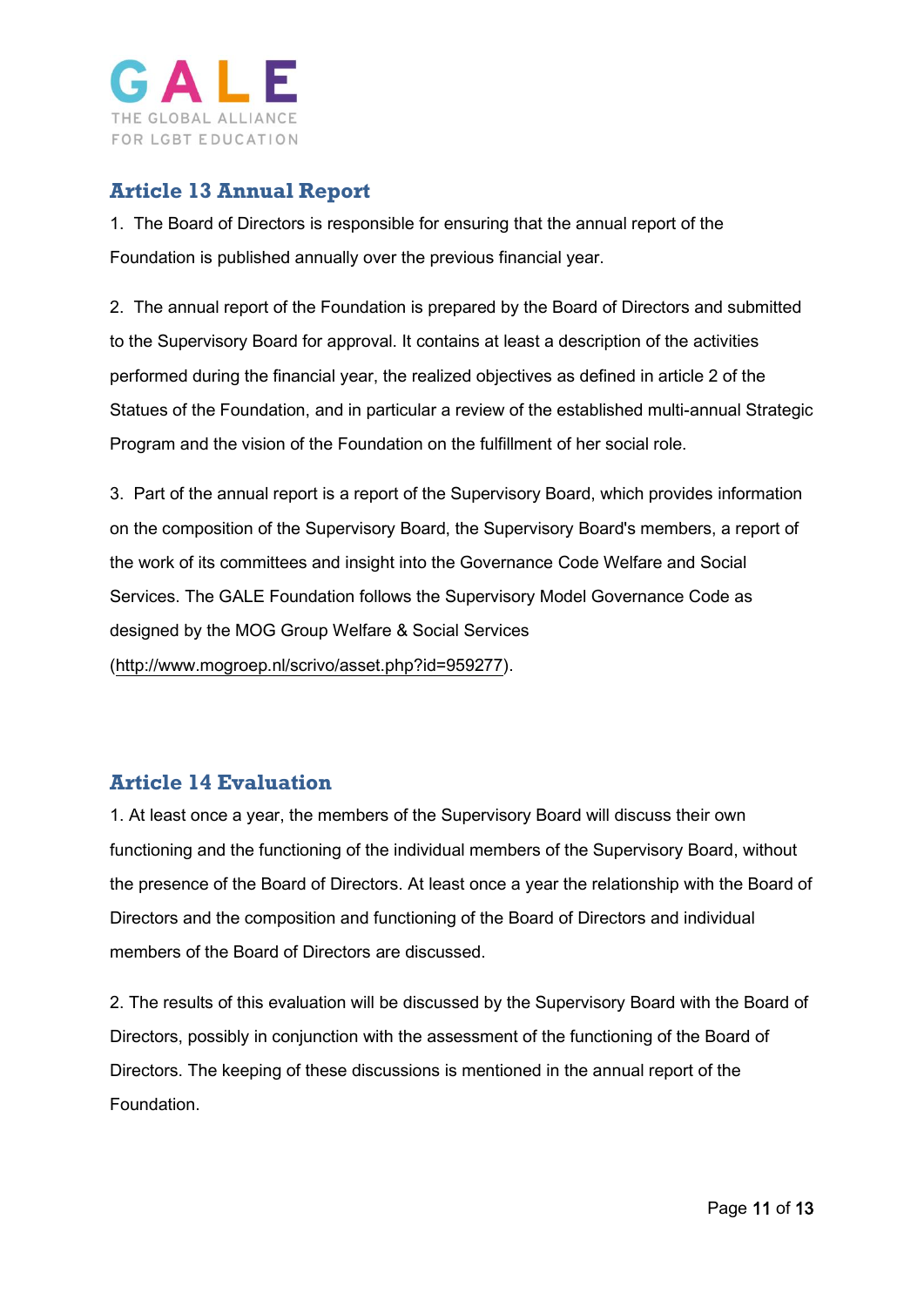

# <span id="page-11-0"></span>**Article 15 Final provisions**

1. In cases where these Rules of Procedure do not provide, the Supervisory Board shall decide.

2. In urgent cases, and when the Foundation Statutes or these Rules do not contain any provisions, the Chair shall, in consultation with the Deputy Chair, provide a provisional decision which will be submitted to the Supervisory Board for approval at its next meeting.

3. These Rules of Procedure may be amended by the Supervisory Board in accordance with the provisions of Article 11 of the Statutes of the Foundation.